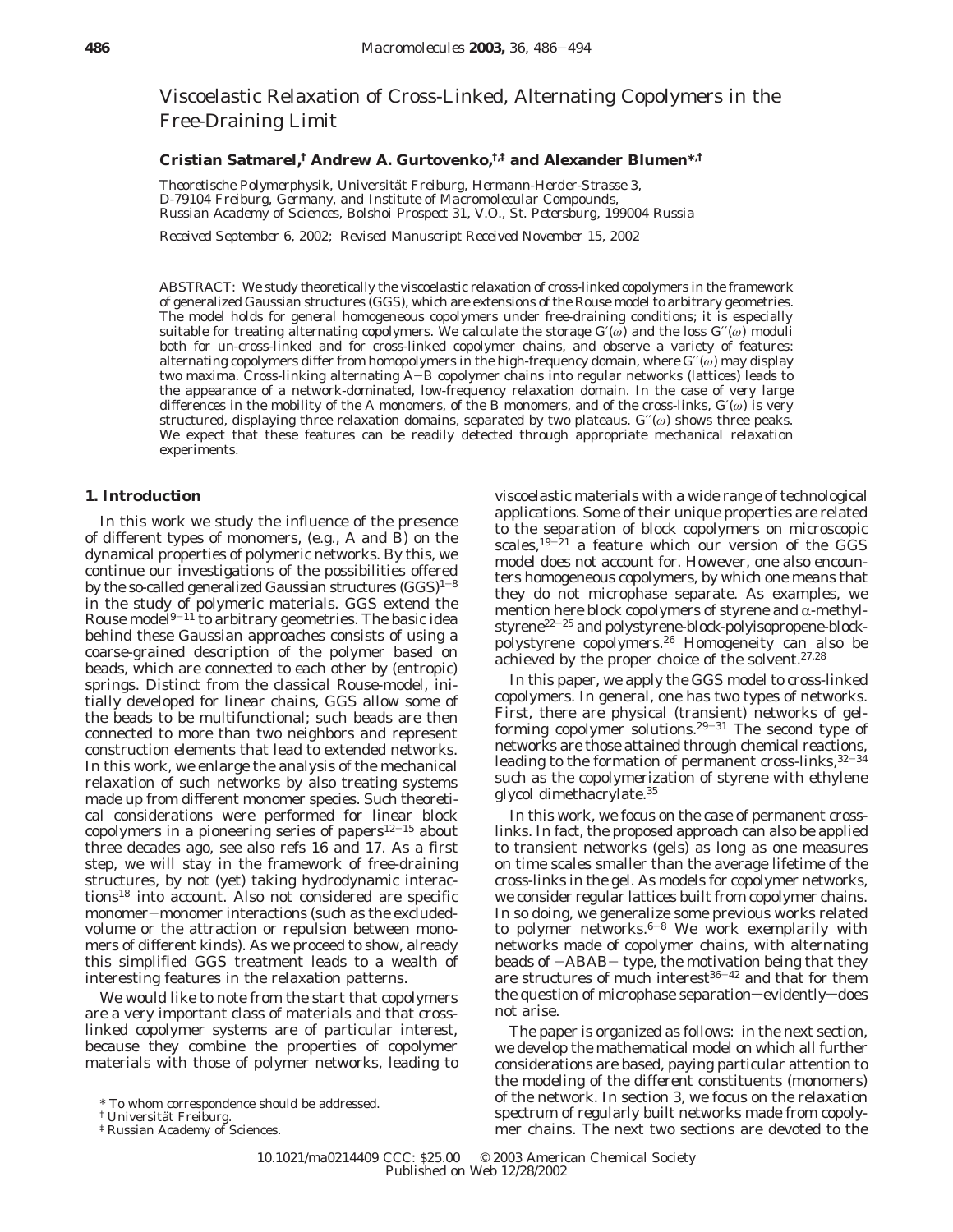

**Figure 1.** Polymer systems under study: (a) an alternating copolymer chain containing two kinds of beads; (b) an elementary cell (dashed line) of a square lattice built from such (identical) copolymer chains.

application of the formalism to chains made of alternating beads. Section 4 deals with the mechanical relaxation of linear, un-cross-linked alternating chains, a problem which can be treated fully analytically, and which was previously only numerically solved.<sup>12</sup> Section 5 discusses the effects which arise from cross-linking such alternating chains into regular lattices. In section 6, we end with a short summary and conclusions.

#### **2. The Model**

We focus here on the dynamic behavior of polymer networks, whose main constituents are A and B monomers. In this way the network is built from -AAAAand  $-BBBB-$  segments such that an  $A-$  segment is connected to a B segment and viceversa. Furthermore, there also exist multifunctional centers (e.g., crystallites<sup>31</sup>) to which more than two segments are attached; these centers are fundamental in the formation of the network. For simplicity, we assume first that all  $-AAAA$ segments are similar (i.e., have roughly the same length) and that the same holds true for the -BBBBsegments. Then we can, in a coarse-grained description, go over to view each of these segments as one bead, i.e., we have A beads and B beads, respectively. This coarsegrained procedure leads to alternating copolymers of A and B beads. A simple situation is presented in Figure 1, in which in part a we indicate such an alternating, copolymer model chain. In part b of Figure 1, we have drawn a two-dimensional regular network consisting of alternating copolymer chains, the junction points being multifunctional beads of friction constant *ζ*<sub>C</sub>. Given also the different nature of the -AAAA- and -BBBBsegments, the A and B beads differ in their dynamical properties; we will focus here on the possibility that they have different friction constants, ζ<sub>A</sub> and ζ<sub>B</sub>. On the other hand, for simplicity, we take all spring constants *K* of the model to be equal. All these features are in line with the classical work by Hansen and Shen,<sup>12</sup> who also focused in their study of copolymer blocks on such differences in the frictional coefficients: Hansen and Shen considered situations in which the ratio  $\zeta_A/\zeta_B$  may be as large as 10 000; some of their analysis centered on the *ú*A/*ú*<sup>B</sup> value of 185, corresponding to the friction

coefficients of polystyrene and  $poly(\alpha$ -methylstyrene).<sup>12</sup> In this work, we will also span such large ranges of  $\zeta$ values.

Now, let us outline the measurable relaxation quantities which we are interested in and which are experimentally accessible. In general, mechanical relaxation is a well-established technique in polymer physics. In typical mechanical experiments one measures the complex (shear) modulus *G*\*(*ω*), as response to a harmonic strain field. In the framework of the Rouse model, refs 10 and 43 show that for homopolymer chains the following standard expressions for *G*′(*ω*), the real, and for  $G''(\omega)$ , the imaginary component of  $G^*(\omega)$ , hold:

$$
[G'(\omega)] = \frac{1}{N_{\text{tot}}} \sum_{i=2}^{N_{\text{tot}}} \frac{(\omega \tau_i)^2}{1 + (\omega \tau_i)^2}
$$
 (1)

and

$$
[G'(\omega)] = \frac{1}{N_{\text{tot}}} \sum_{i=2}^{N_{\text{tot}}} \frac{\omega \tau_i}{1 + (\omega \tau_j)^2}
$$
 (2)

where  $N_{\text{tot}}$  is the total number of elements (beads) in the system under study and  $\tau_i$  are the ( $N_{\text{tot}} - 1$ ) finite relaxation times of the system. Here we will use the mechanical relaxation functions in the form of the reduced storage and loss moduli,  $[G(\omega)]$  and  $[G'(\omega)]$ , given that we are mostly interested in the shapes of  $G'(\omega)$  and  $G''(\omega)$ , but not in their prefactors. In such a general form, eqs 1 and 2 are equally applicable to very dilute solutions as well as to concentrated ones (at least when entanglement effects are negligible).<sup>10,43</sup>

It is generally accepted,<sup>14,17</sup> based on linear-response theory and on thermodynamic arguments that eqs 1 and 2 for the storage and loss moduli hold in general; they hence should be unaffected by polymer chain composition, such as having beads with different friction constants. In other words, the standard relations given by eqs 1 and 2 hold also for copolymer systems, and the heterogeneity enters only through the relaxation times. $14,17$  By this, the problem of determining the mechanical relaxation of copolymers is reduced to the eigenvalue problem from which the relaxation times *τ*<sup>i</sup> follow.

On the basis of the expressions of ref 10 for the Rouse model, in the Langevin framework generalized to our situation here, the position vector  $\mathbf{R}_i(t)$  of the *i*th bead of a copolymer network obeys1,5,6,7,44

$$
\zeta_j \frac{\mathrm{d} \mathbf{R}_j(t)}{\mathrm{d} t} + K \sum_{j=1}^{N_{\text{tot}}} A_{ij} \mathbf{R}_j(t) = \mathbf{f}_j \tag{3}
$$

where  $\zeta_i$  is the friction constant of the *i*th bead,  $f_i$  the sum of stochastic forces acting on it, and  $A = (A_{ij})$  is the connectivity matrix of the network; see ref 1 and 44 for details. The nondiagonal  $A_{ij}$  equals  $-1$  if the *i*th and *j*th beads are connected and 0 otherwise; *Aii* equals the number of bonds emanating from the *i*th bead. Furthermore, the sets  $\{\zeta_i\}$  and  $\{f_i\}$  are connected via the fluctuation-dissipation theorem. Given, however, that we are interested only in the eigenfrequencies of the system, which depend solely on  $\overline{A}$ , we do not enter into these details. It is well-known that in the framework of the Rouse model it is sufficient to focus on the thermally averaged Cartesian components of  $\{R_i\}$  in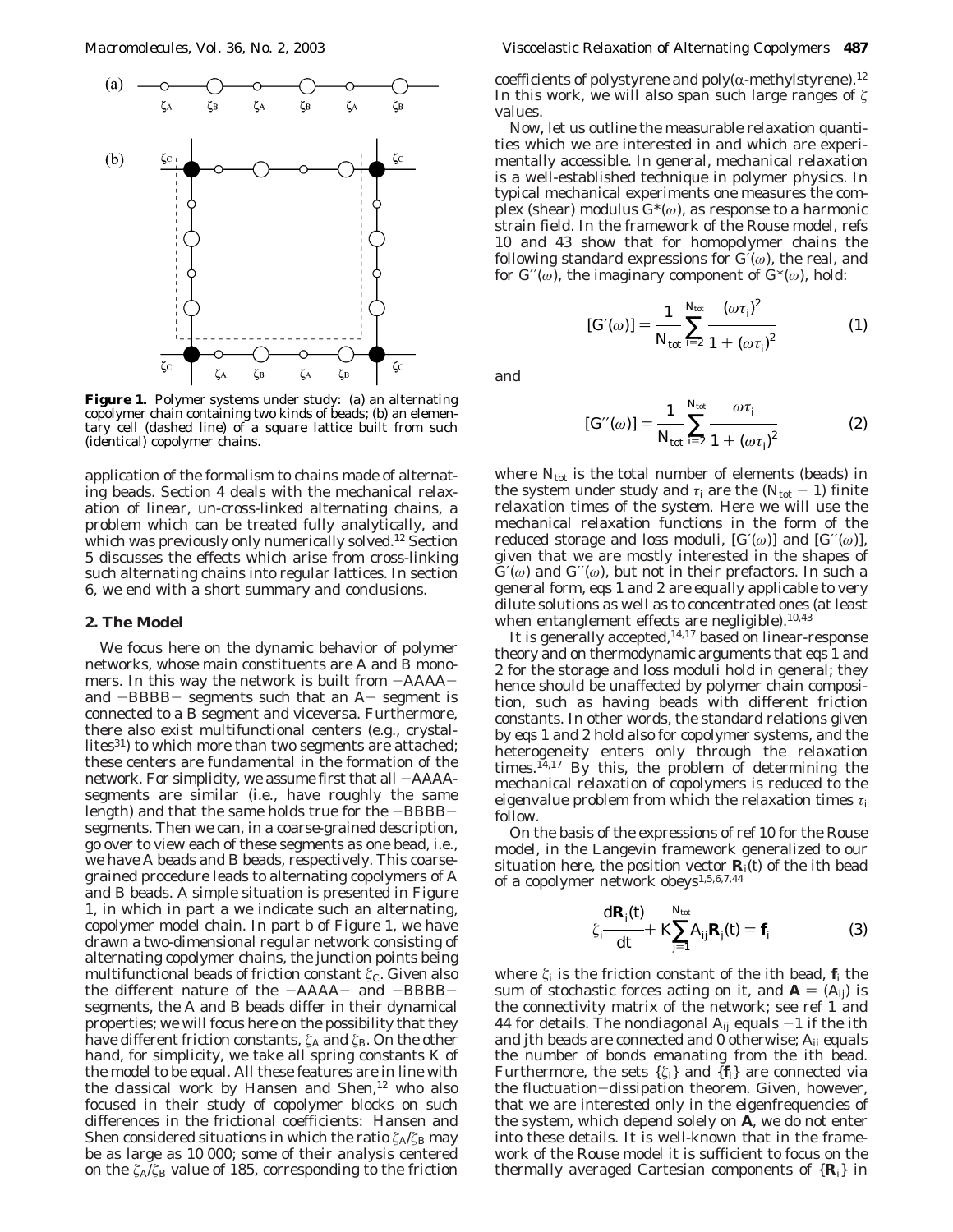order to get the relaxation spectrum.<sup>9,10,14</sup> From now on we will hence view eq  $3$  as relating to thermally averaged variables, under which averaging its righthand-side vanishes. We note, furthermore, that eq 3 can describe the dynamics of geometric patterns which are much more complex<sup>1</sup> than what is shown in Figure 1. Evidently, incorporating more complex chains creates no problems, the regular pattern of Figure 1 ensuring that the GGS dynamics can be computed to high  $accuracy, <sup>6-8</sup>$  as we recall in the following.

We now rewrite the above set of Langevin equations, to recast it into a form similar to that which holds for a homopolymer system (where for all beads  $\zeta_i$  has the same value). For that we consider beads of the first kind  $(\zeta_A)$  as reference and have as their characteristic relaxation time  $\tau_0 = \zeta_A/K$ . For the other kinds of beads we set

$$
\sigma_{z} = \frac{\zeta_{A}}{\zeta_{z}} \tag{4}
$$

In this way and in the spirit discussed above, we have for the thermally averaged  $\mathbf{R}_i(t)^{12,13,14,16,17}$ 

$$
\frac{\mathrm{d} \mathbf{R}_j(t)}{\mathrm{d} t} + (1/\tau_0) \sum_{j=1}^{N_{\text{tot}}} \tilde{A}_{ij} \mathbf{R}_j(t) = 0 \tag{5}
$$

with

$$
\tilde{A}_{ij} = \sigma_{z_i} A_{ij} \tag{6}
$$

Here the matrix  $\tilde{A} = (\tilde{A}_{ij})$  is obtained from *A* by multiplying its rows with the  $\sigma_{z_i}$  corresponding to the different molecular species  $z_i$ . Then  $\tilde{A}$  is, in general, not symmetric anymore. In this way, the copolymer system under study differs from a homopolymer system.

However, the eigenvalues of  $\tilde{A}$  are still real and nonnegative. This is seen by noticing from eq 6 that  $\tilde{A}$ can be written as

$$
\tilde{A} = SA \tag{7}
$$

where the matrix *S* is diagonal, its nonvanishing elements being  $S_{ii} = \sigma_{z_i} > 0$ . It follows that all related matrices such as  $S^{-1}$ ,  $S^{1/2}$ , and  $S^{-1/2}$  exist and are diagonal. We focus now on the matrix  $T = S^{1/2}AS^{1/2}$ . Evidently, *T* is symmetric. Moreover, *A* is positivedefinite,  $\sum_{ij} x_i A_{ij} x_j \ge 0$  for all vectors  $\boldsymbol{X} = (x_1, \ldots, x_{N_{\text{tot}}})^T$ . Hence one also has  $\sum_{ij} x_i \sqrt{\sigma_{z_i}} A_{ij} \sqrt{\sigma_{z_j}} x_j \ge 0$  for all vectors *X*, which means that  $T = S^{1/2}AS^{1/2}$  is also positive definite. Hence a unitary transformation *Q* which diagonalizes *T* exists

$$
\mathbf{Q}^{-1}\mathbf{T}\mathbf{Q} = \mathbf{\Lambda} \tag{8}
$$

where the diagonal values *λ<sup>i</sup>* of **Λ** are real and nonnegative. From eq 8 it follows, by introducing *S*-1/2*S*1/2  $= 1$ :

$$
\Lambda = Q^{-1} \mathbf{1} S^{1/2} A S^{1/2} Q = Q^{-1} S^{-1/2} S A S^{1/2} Q \qquad (9)
$$

Setting  $S^{1/2}Q = Q$  one thus has  $Q^{-1}AQ = \Lambda$ , i.e.,  $Q$ diagonalizes  $\tilde{A}$ , and all eigenvalues  $\lambda_i$  of  $\tilde{A}$  are real and nonnegative. From these *λ<sup>i</sup>* the relaxation times *τ*<sup>i</sup> needed in the eqs 1 and 2 follow in a very simple fashion:

$$
\tau_i = \tau_0 / 2\lambda_i \tag{10}
$$

Note that the factor 2 in the relaxation times in eq 10 arises from the second moment of the displacements involved in computing the stress, see the corresponding derivation of the expressions for the moduli in ref 10.

#### **3. General Method**

In this section, we display a general approach to treat the dynamics of regular lattices whose vertexes are connected by identical linear copolymer chains; these have thus an arbitrary sequence of beads of different kinds. This regularity allows us, based on previous works, $6-8$  to simplify the problem using Floquet's theorem (whose special case in solid-state physics is Bloch's theorem $45-47$ .

We focus on a (topologically) two-dimensional square lattice. The elementary cell of the square lattice is denoted by a two-component index  $\Omega = (\alpha, \beta)$  where α and  $\beta$  range from 1 to N. Such a square cell contains a vertex (a network junction) and two identical copolymer chains of  $N_{\text{chain}}$  beads each; i.e., it consists of  $N_{\text{cell}} =$ ( $2N_{\text{chain}} + 1$ ) beads, which we number by the index  $l \in$  $\{1...N_{\text{cell}}\}$ . The whole network consists then of  $N_{\text{cell}}N^2$ beads, numbered as  $(l, \Omega)$  =  $(l, \alpha, \beta)$ . In general, we are not restricted to only two kinds A and B of beads but may have various species; also the junctions may be occupied by a different kind of bead, e.g., C. Thus, an elementary cell (as well as the whole network) may contain *N*sort distinct kinds of beads, Figure 1b. Given that now this information (originally about  $\zeta_i$ ) is included in the elastic term of eq 5, we can proceed in the same way as for homopolymers,  $6-8$  having only to keep in mind that now the matrix  $\tilde{A}$  is nonsymmetric.

We can now simplify the determination of the eigenvalues of  $\tilde{A}$  by making use of the topological symmetry of the matrix. Of course, the eigenvalues of *<sup>A</sup>*˜ are real and nonnegative, on the general grounds discussed before. With help of the above notations, we rewrite the elastic term in the Langevin equations of motion (which is determined through the topology of the network and through the set of  $\zeta_i$  in the following way:

$$
\sum_{j=1}^{N_{\text{tot}}} \tilde{A}_{ij} \mathbf{R}_{j}(t) = \sum_{m=1}^{N_{\text{cell}}} \sum_{\Omega'} \tilde{A}_{i\Omega m\Omega'} \mathbf{R}_{m\Omega'}(t) =
$$
\n
$$
\sum_{m=1}^{N_{\text{cell}}} \tilde{A}_{i\Omega m\Omega} \mathbf{R}_{m\Omega}(t) + \sum_{m=1}^{s} \sum_{\Omega'} \tilde{A}_{i\Omega m\Omega'} \mathbf{R}_{m\Omega'}(t) \tag{11}
$$

where we let *i* →  $(l, Ω)$  and  $j$  →  $(m, Ω)$ . Because of obvious symmetries, we may set in eq 11,  $\tilde{B}_{lm}^{(\text{int})} \equiv \tilde{A}_{lmnQ}$  and  $\tilde{B}_{lm}^{(\text{ext})}(\Lambda) = \tilde{B}_{\text{ext}}^{(\text{ext})}(\Omega - \Omega') = \tilde{A}_{\text{max}}$  which loods to  $\tilde{B}_{lm}^{(ext)}(\mathbf{\Delta}) \equiv \tilde{B}_{lm}^{(ext)}(\mathbf{\Omega} - \mathbf{\Omega}') \equiv \tilde{A}_{\mathbf{\Omega}m\mathbf{\Omega}'}$ , which leads to

$$
\sum_{i=1}^{N_{\text{tot}}(\theta)} \tilde{A}_{ij} \mathbf{R}_{j}(t) = \sum_{m=1}^{N_{\text{cell}}} \tilde{B}_{lm}^{(\text{int})} \mathbf{R}_{m\Omega}(t) + \sum_{\substack{N_{\text{cell}} \\ m=1}}^{N_{\text{cell}}} \sum_{\Delta} \tilde{B}_{lm}^{(\text{ext})}(\Delta) \mathbf{R}_{m(\Omega-\Delta)}(t) \tag{12}
$$

where  $\Delta = \Omega - \Omega'$  is the relative distance between the lattice cells  $\Omega$  and  $\Omega'$ , measured in units of number of cells. In eq 12 the matrix  $\tilde{\mathbf{B}}^{(\text{int})} = (\tilde{B}_{lin}^{(\text{int})})$  is the subset of  $\tilde{A}_{nl}$  related to a given cell consisting of  $N_{\text{cell}}$  beads. In {*A*<sub>*ij*</sub>} related to a given cell consisting of *N*<sub>cell</sub> beads. In contrast, the matrix  $\tilde{\mathbf{P}}(ext)(\mathbf{A}) = (\tilde{\mathbf{P}}(ext)(\mathbf{A}))$  provides the contrast, the matrix  $\tilde{\mathbf{B}}^{(ext)}(\Delta) = (\tilde{B}_{lm}^{(ext)}(\Delta))$  provides the intercell connections: The nonzero elements of the intercell connections: The nonzero elements of the matrices  $\tilde{B}_{lm}^{\text{(ext)}}(\Delta)$  have as values negative integers; a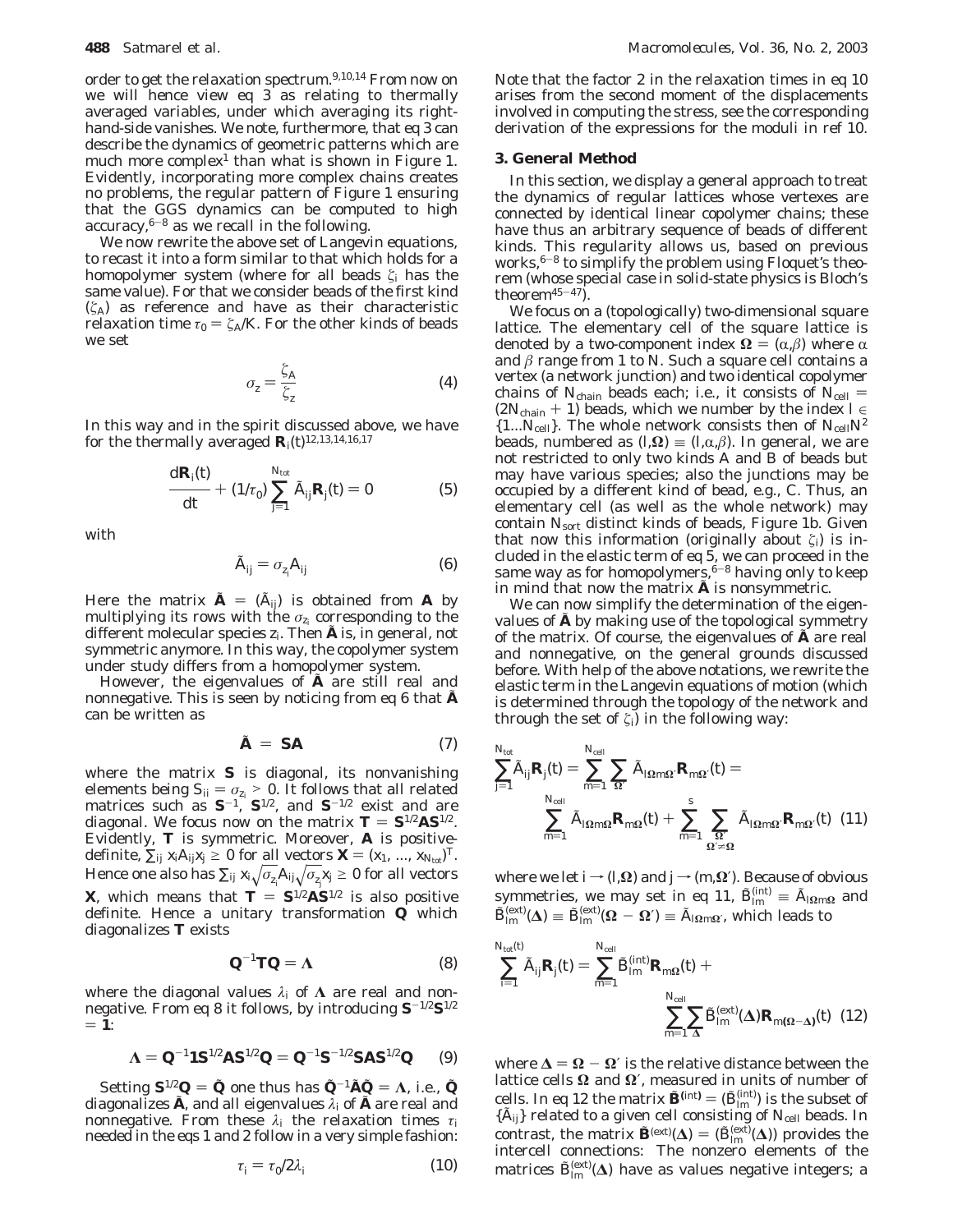value  $(-b)$  for  $\tilde{B}_{lm}^{(ext)}(\Delta)$  indicates that the total number<br>of connections hetween bead *l* of cell **Q** and bead *m* of of connections between bead *l* of cell **Ω** and bead *m* of  $\text{cell } Ω′ = Ω − Δ \text{ equals } b$ . In the case of a square regular lattice, the sum over **∆** in eq 12 runs only over nearestneighbor cells. Thus, in the 2D square network the cell  $\Omega = (\alpha, \beta)$  is directly connected to its following four neighbors:  $(\alpha - 1, \beta)$ ,  $(\alpha + 1, \beta)$ ,  $(\alpha, \beta - 1)$ , and  $(\alpha, \beta + 1)$ ; hence  $\Delta \in \{(1, 0), (-1, 0), (0, 1), (0, -1)\}.$ 

Because of the symmetry inherent in eq 12, the diagonalization of  $\tilde{A}$  is now quite straightforward. From a formal point of view, the situation is very close to solid state physics (Bravais lattice with a basis). However, one should note that in the arguments leading to eq 12 only the connectivity (a topological feature) enters. Hence, the networks considered here are not required to be translationally invariant. Here we have a network consisting of flexible subunits, whose conformations change widely under the underlying random Brownian forces, and hence differ much from cell to cell. Nevertheless, using eq 12, we can proceed quite formally: We apply periodic boundary conditions to the whole copolymer network and look for solutions to the Langevin equations of the form $6-8$ 

$$
\mathbf{R}_{I\Omega}(t) = \mathbf{R}_{I\alpha\beta}(t) = \sum_{k_1, k_2} \mathbf{C}_{I\mathbf{k}} \exp(i[k_1\alpha + k_2\beta]) \exp(-\lambda(\mathbf{k})t/\tau_0) \tag{13}
$$

In eq 13, *i* is the imaginary unit, the  $C_{ik}$  are constants, and the  $\mathbf{k} = (k_1, k_2)$  obey:

$$
k_1 = \frac{2\pi m_1}{N}
$$
 and  $k_2 = \frac{2\pi m_2}{N}$  (14)

where the integers  $m_1$  and  $m_2$  range from 0 to  $(N - 1)$ . Furthermore, the *λ*(**k**) denote the different eigenvalues as functions of the parameter **k**. Distinct from solidstate physics, however, here the two-component vector **k** simply counts the eigenvalues (modes), and is not related to a reciprocal wave vector.

Inserting eqs 13 and 14 into the Langevin equations of motion leads to

$$
\lambda(\mathbf{k})\,\mathbf{C}_{I\mathbf{k}} = \sum_{m=1}^{N_{\text{cell}}} \tilde{B}_{lm}(\mathbf{k})\,\mathbf{C}_{m\mathbf{k}} \tag{15}
$$

where the elements of the matrix  $\mathbf{\tilde{B}}(\mathbf{k}) = {\tilde{B}_{lm}(\mathbf{k})}$  are given by

$$
\tilde{B}_{lm}(\mathbf{k}) = \tilde{B}_{lm}^{(\text{int})} + \sum_{\Delta} \tilde{B}_{lm}^{(\text{ext})}(\Delta) \exp(-i\mathbf{k} \cdot \Delta) \qquad (16)
$$

We remark that the matrices  $\tilde{B}(\mathbf{k})$  include now (besides the friction constants) all the information concerning the topology (connectivity) inside each cell and also the way in which the cells are connected to each other. For each realization of the set  $\{\zeta_i\}$  inside the unit cell there are  $N^2$  different  $\mathbf{\tilde{B}}(\mathbf{k})$  matrices, in which the exp(-  $i\mathbf{k} \cdot \Delta$ ) terms describe the phase shifts between lattice cells. According to eq 15 the problem of finding the eigenvalues of  $\tilde{A}$ , which is a ( $N_{\text{cell}}N^2$ ) × ( $N_{\text{cell}}N^2$ ) matrix, is now reduced to the related problem of determining the eigenvalues of  $N^2$  different ( $N_{cell} \times N_{cell}$ ) matrices.

We close this section by stressing that the derivation of eq 15 presented here is general and that it holds for arbitrary bead sequences  $\{\zeta_i\}$  of the copolymer chains involved. Moreover, the 2D square lattice considered

here is only a particular example of a regular lattice. Our approach can be easily extended to other lattice types. For instance, all the results of this section are (given the corresponding, simple changes in eqs 13 and 16 and the comments after eq 12) also valid for a 3D cubic lattice built from copolymer chains, as well as for a copolymer chain with repeat units; to describe them, one simply has to take into account one more component, *k*3, of the vector **k** (for a 3D lattice) or to ignore one component, i.e., to set  $k_2 = 0$  (for a 1D lattice). Below we present an application of this general approach to linear alternating copolymers and to square networks cross-linked from such copolymer chains.

# **4. Alternating Copolymer Chains**

At first we apply the general method displayed in the previous section to an alternating copolymer chain  $-ABAB-$ ; see Figure 1a. As parameters  $\sigma_i$  we have here  $σ_A = 1$  and  $σ_B = ξ_A/ξ_B$ . The relaxation spectrum of such an alternating copolymer chain was evaluated previously, as a special case for alternating block copolymer chains, using numerical methods.12 In the terminology of the previous section, such a chain consists of *N* unit cells of the form AB. For alternating block copolymers, the unit cells would have the form (AA'''AB'''BB). For simplicity, we impose first periodic boundary conditions and close then the chain into a ring; by this we can apply directly the methods developed above.

According to eq 15 the problem of determining the eigenvalues of the alternating copolymer ring consisting of 2*N* beads of two kinds (A and B) is reduced to the related problem for the  $(2 \times 2)$  matrix  $\tilde{\mathbf{B}}(k_1)$ , which takes in our case the following form:

$$
\tilde{\mathbf{B}}(k_1) = \begin{pmatrix} 2 & -(1 + \exp[-ik_1]) \\ -\sigma_{\rm B}(1 + \exp[ik_1]) & 2\sigma_{\rm B} \end{pmatrix} (17)
$$

where  $k_1 = 2\pi m_1/N$  with  $m_1 = 0, ..., (N - 1)$ , see eq 14. The relation  $det(\mathbf{\tilde{B}}(k_1) - \lambda \mathbf{1}) = 0$  leads to the following quadratic equation for the eigenvalues

$$
\lambda^2 - 2\lambda (1 + \sigma_{\rm B}) + 2\sigma_{\rm B} (1 - \cos k_1) = 0 \qquad (18)
$$

from which the eigenvalues *λ* follow:

$$
\lambda = (1 + \sigma_{\rm B}) \pm \sqrt{(1 + \sigma_{\rm B})^2 - 2\sigma_{\rm B}(1 - \cos k_1)} \quad (19)
$$

One can distinguish here two groups of eigenvalues. The first group (with  $k_1 \neq 0$ ) contains  $(2N - 2)$  eigenvalues and involves displacements of the AB unit cells with respect to each other. The second group (for  $k_1 = 0$ ) has two eigenvalues, namely  $\lambda = 0$  and  $\lambda_1 = 2(1 + \sigma_B)$ . The eigenvalue  $\lambda = 0$  corresponds to the displacement (under the influence of the fluctuating forces) of the copolymer ring as a whole. The eigenvalue  $\lambda_1 = 2(1 + \sigma_B)$  arises from the motion of the A-B beads against each other.

Using eqs 1 and 2 we can now calculate  $[G(\omega)]$  and [*G*′′(*ω*)], the reduced storage and loss moduli of the alternating copolymer ring. Here and in the following we work in reduced units and thus plot the results as a function of  $\omega \tau_0$ . In Figure 2, we plot  $[G(\omega)]$  as a function of frequency *ω* in double logarithmic scales for a copolymer chain with  $N = 500$  repeat unit cells, i.e.,  $N_{\text{tot}}$  $= 1000$ . We vary the parameter *σ*<sub>B</sub>  $= \zeta$ <sup> $\Delta$ </sup>/ $\zeta$ <sup>B</sup> in the range from 0.01 to 100. The case  $\sigma_{\rm B} = 1$  (which can be taken as reference) corresponds to the usual, homopolymer Rouse ring. We note that for  $\sigma_B = 1$  eq 19 reproduces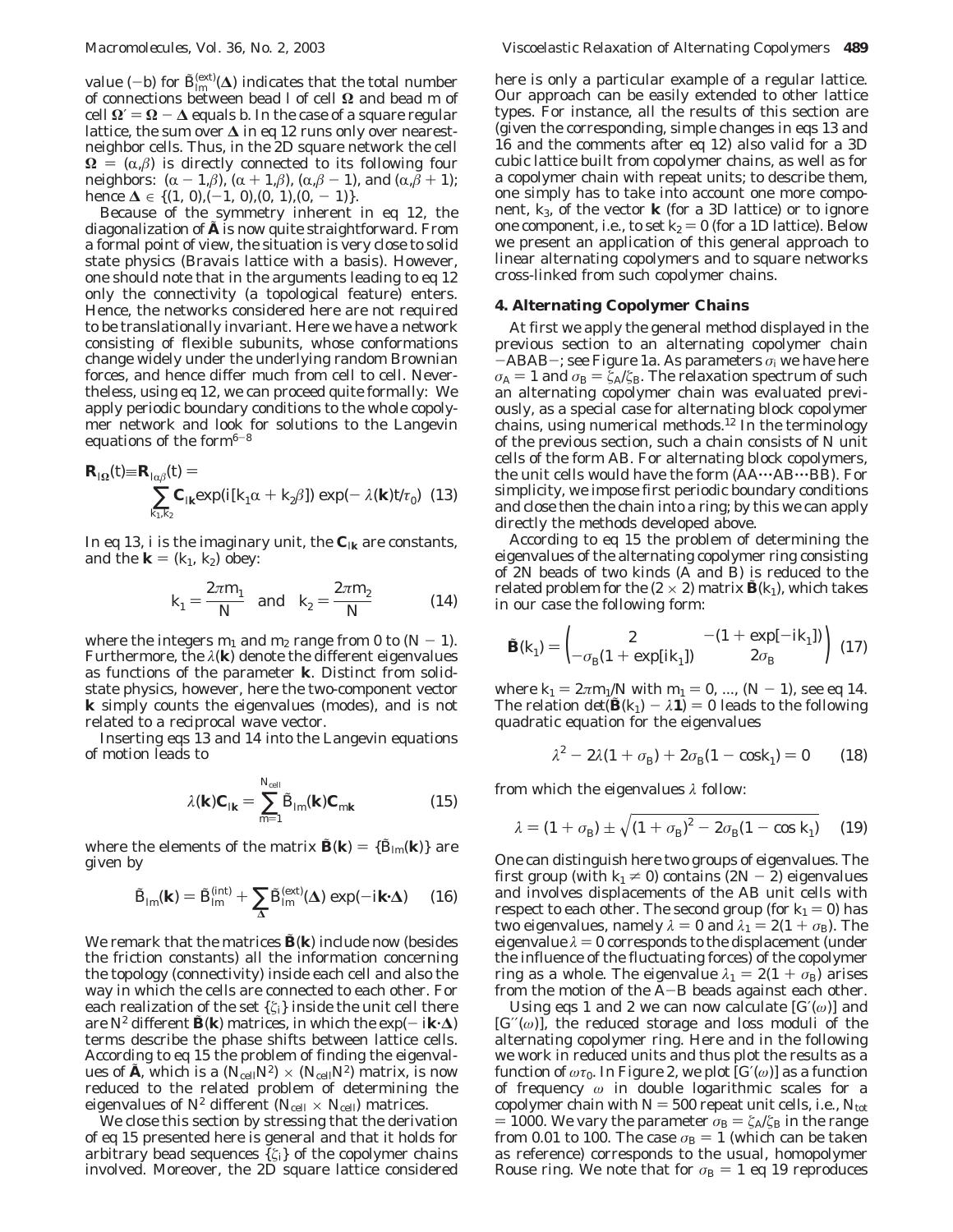

**Figure 2.** Reduced storage modulus [*G*′(*ω*)] plotted in double decadic logarithmic scales vs the reduced frequency *ωτ*0. Shown are results for an alternating copolymer ring ( $N_{\text{tot}} = 1000$ ). The parameter  $\sigma_B$  ranges from 0.01 to 100.

the eigenvalues of the Rouse ring.<sup>10</sup> In this case,  $\sigma_{\rm B}$  = 1, in Figure 2  $[G(\omega)]$  displays a power-law behavior,  $[G(\omega)] \sim \omega^{1/2}$  over 4 orders of magnitude in  $\omega$ , which is bounded by a  $[G'(\omega)] \sim \omega^2$  domain at low frequencies and a constant [*G*′(*ω*)] domain at high frequencies. These domains correspond in the time domain to the so-called terminal and initial ranges, respectively.

Changing  $\sigma_B$  from 1 leads to drastic changes in the large *ω*- domain. Evident is the appearance of an intermediate plateau for large differences betwen ζ<sub>A</sub> and *ξ*<sub>B</sub>. For instance, for *ξ*<sub>A</sub>  $\gg$  *ζ*<sub>B</sub>, i.e., *σ*<sub>B</sub>  $\gg$  1, the B's are more mobile than the A's and the dynamics starts earlier than in the case of the Rouse chain, composed of A's only. The coresponding typical time *τ*˜ is given by  $\tau_0/[4(1 + \sigma_B)]$ , which for  $\sigma_B$  large is approximately  $\tau_0/$  $(4\sigma_{\rm B})$ ;  $\tilde{\tau}$  decreases with growing  $\sigma_{\rm B}$  and differs strongly from  $\tau_0$ , as may be verified with the help of Figure 2. The plateau value of  $[G(\omega)]$  lies at  $\frac{1}{2}$  as befits the fact that only half of the beads are mobile in this *ω*-interval. At longer times (smaller *ω*) the behavior of [*G*′(*ω*)] parallels that of the Rouse-ring, being shifted as a whole toward higher  $\omega$  values. For  $\zeta_A \ll \zeta_B$ , i.e.,  $\sigma_B \ll 1$  the beads A and B change their roles. This symmetry is evident in Figure 2, where the curves to the values  $\sigma_{\rm B}$  $= \alpha$  and  $\sigma_{\rm B} = 1/\alpha$  have the same shape and are only shifted with respect to one another.

Remarkably, the relaxation spectrum of an alternating copolymer ring leads to even more pronounced effects in the loss modulus  $[G''(\omega)]$ ; see Figure 3. Here we plot the situation for  $\sigma_{\rm B} = 1$  (the Rouse ring), for  $\sigma_{\rm B}$  $=$  10 and for  $\sigma_{\rm B}$  = 100. As usual, all curves scale with  $[G''(\omega)] \sim \omega$  at very small  $\omega$  and with  $[G''(\omega)] \sim \omega^{-1}$  at very high  $\omega$  values. For  $\sigma_B = 1$  (the homopolymer case) [*G*′′(*ω*)] shows additionally, as is well-known, the powerlaw Rouse behavior  $[G''(\omega)] \sim \omega^{1/2}$  on the left-side of the unique maximum. Going now to larger  $\sigma_{\rm B}$  values leads, as is evident from Figure 3, to the appearance of a second maximum at higher frequencies, a feature due to the B's, which have a higher mobility. Evidently, the splitting between the maxima grows with growing  $\sigma_{\text{B}}$ . The situation for  $\sigma_{\rm B} \ll 1$  is, as before, symmetric, in the sense that the curves corresponding to  $\sigma_B = \alpha$  and  $\sigma_B =$  $1/\alpha$  have the same form and are just shifted with respect to each other; we hence dispense from plotting them in Figure 3.



**Figure 3.** Reduced loss modulus [*G*′′(*ω*)] plotted as in Figure 2. Shown are results for an alternating copolymer ring,  $N_{\text{tot}} =$ 1000. The parameter  $\sigma_{\rm B}$  ranges from 1 to 100.

We finish this section by considering an alternating copolymer *chain* with free ends. In this case, we do not have periodic boundary conditions anymore, so that the method developed in the previous section does not hold directly. Since we are interested in the eigenvalues only, we show in the following that those of an alternating -ABAB- copolymer chain with free ends are (apart from a single, special eigenvalue) a subset of those of an alternating -ABAB- copolymer ring with twice more beads. The situation is, in fact, very similar to that of homopolymers, where the eigenvalues for a chain with  $\tilde{N}$  beads are<sup>9,10</sup>  $\lambda$ <sub>chain</sub> = 2(1 - cos *k*), with  $k = \pi m/\tilde{N}$ and  $m = 0, 1, ..., (\tilde{N} - 1)$ . As usual, the eigenvalue  $\lambda =$ 0 corresponds to the drift of the chain as a whole. Under the same conditions, a Rouse ring of 2*N*˜ beads has as eigenvalues  $\lambda_{\text{ring}} = 2(1 - \cos k)$ , with  $k = 2\pi m/2N =$ <br> $\pi m/\tilde{N}$  and  $m = 0, 1$  ( $2\tilde{N} - 1$ ). Thus the set of *πm/N* and  $m = 0, 1, ..., (2N - 1)$ . Thus, the set of eigenvalues  $\{i_{\text{min}}\}$  has only two nondegenerate eigeneigenvalues {*λ*ring} has only two nondegenerate eigenvalues, namely,  $\lambda = 0$  and  $\lambda = 4$  (the latter corresponds to  $k = \pi$ ), whereas all other  $(2\tilde{N} - 2)$  eigenvalues are doubly degenerate, of which thus only  $(N - 1)$  are distinct. These distinct eigenvalues together with  $\lambda = 0$ reproduce, in fact, the set of eigenvalues  $\{\lambda_{\text{chain}}\}$  of the Rouse chain.

Now we verify the application of this procedure to the alternating -ABAB- chain with free ends; i.e., we compare its eigenvalues to those of an alternating ring of 2*N* subunits (i.e., having 4*N* beads). For such a ring the spectrum is given by eq 19, now with

$$
k_1 = \pi m_1/N \tag{20}
$$

and  $m_1 = 0, 1, ..., (2N - 1)$ . It is clear from the general approach of section 3 that all normal modes of a system consisting of repeat unit cells can be classified into two groups: (i) modes involving the motions of cells against each other  $(k_1 \neq 0)$  and (ii) modes without such motions  $(k_1 = 0)$ . As before, in the homopolymer case, the class (i) modes are double degenerated, and each of them appears exactly once in the spectrum of the alternating chain with free ends. Moreover, the eigenvalue  $\lambda = 0$ (related to the drift of the macromolecule) also appears both in the alternating chain and in the twice-as-large ring. We now claim that the last eigenvalue for the alternating copolymer chain with free ends equals  $\lambda_1 =$  $(1 + \sigma_B)$ . That this is indeed the case can be seen readily;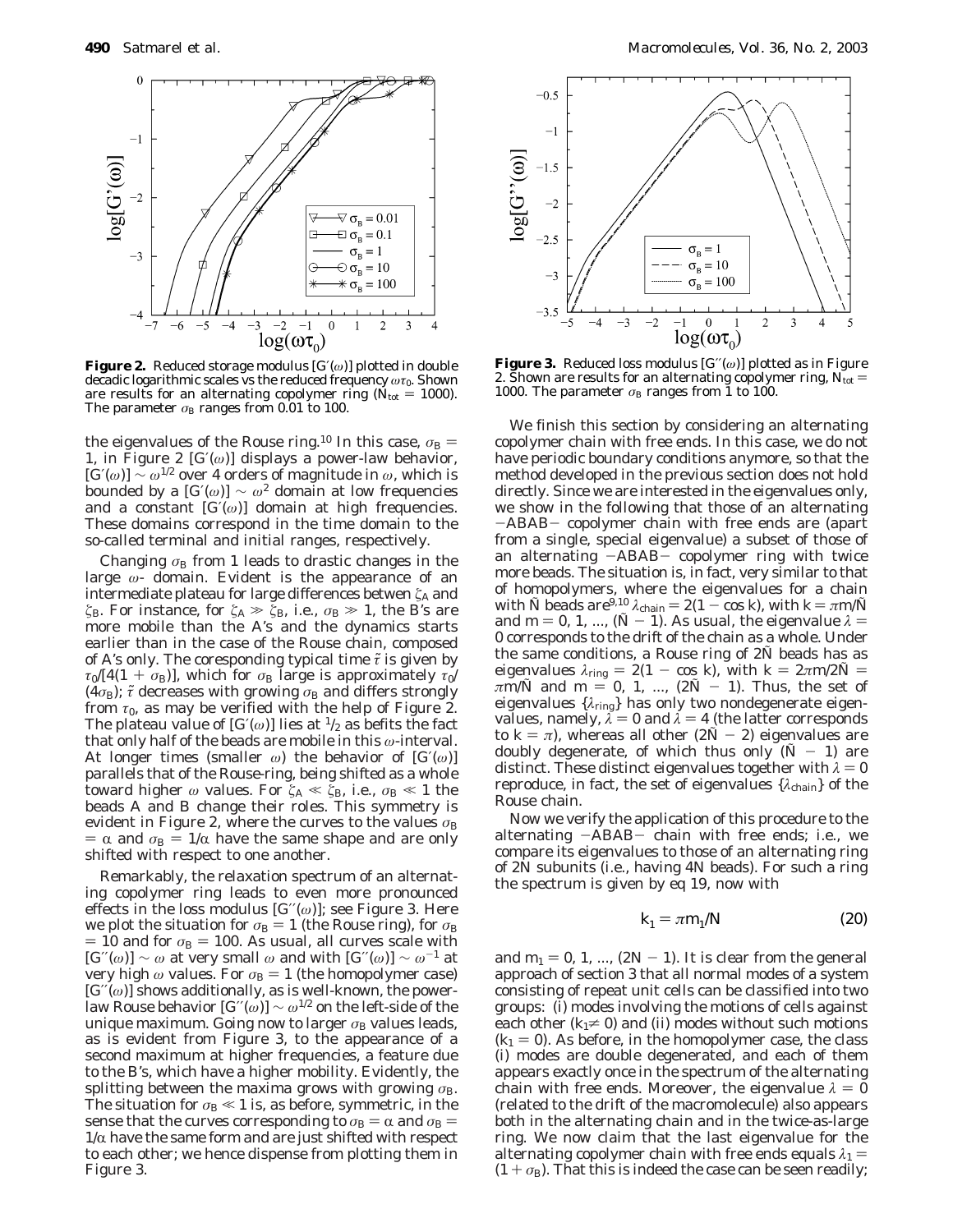

**Figure 4.** Reduced storage  $[G(\omega)]$  and loss  $[G'(\omega)]$  moduli plotted as in Figure 2. Shown are results for a copolymer ring and for a copolymer chain with free ends, both for  $\sigma_{\rm B} = 100$ and  $N_{\text{tot}} = 1000$ .

one has only to verify by insertion that taking the position vectors  $\mathbf{R}_{A\alpha}(t)$  and  $\mathbf{R}_{B\alpha}(t)$  for the A and B beads in the  $\alpha$ th unit cell in the form

$$
\mathbf{R}_{\mathbf{A}\alpha}(t) = \mathbf{C}(-1)^{\alpha} (\sigma_{\mathbf{B}})^{\alpha} \exp(-\lambda_1 t/\tau_0) \tag{21}
$$

and

$$
\mathbf{R}_{\mathbf{B}\alpha}(t) = \mathbf{C}(-1)^{\alpha+1} (\sigma_{\mathbf{B}})^{\alpha+1} \exp(-\lambda_1 t/\tau_0) \qquad (22)
$$

(with *C* being a constant) fulfills the corresponding Langevin equation when  $\lambda_1 = (1 + \sigma_B)$ . As a side remark, we note that  $\lambda_1$  for the alternating copolymer chain does not (for  $\sigma_B \neq 1$ ) correspond to any of the three nonvanishing, nondegenerate eigenavalues of the twice-aslarge ring; this eigenvalue is sui generis. In the limit  $\sigma_{\rm B}$   $\rightarrow$  1 one has  $\lambda_1$  = 2, a legitimate eigenvalue of the homopolymer chain, which appeared there from a double degenerate eigenvalue of the corresponding homopolymer ring. We note that we have verified our findings through the direct numerical diagonalization of  $\boldsymbol{A}$  matrices for several copolymer chains (up to  $N_{\text{tot}} =$ 500) and for their corresponding rings; all the results obtained confirm that the above analysis is correct. We also have reproduced the findings of ref 12 (their case IIIa) for  $\sigma_{\rm B} = 185$ .

We are now in the position to compare the moduli [*G*′(*ω*)] and [*G*′′(*ω*)] for an alternating copolymer chain to those for a ring with the same number of beads. In Figure 4, we plot  $[G'(\omega)]$  and  $[G''(\omega)]$ , both for the chain and for the ring, taking  $N = 500$  ( $N_{\text{tot}} = 1000$ ) and  $\sigma_{\text{B}} =$ 100. We notice small differences in the domain of very small *ω* (i.e., at long times), close to the domain of the terminal relaxation. These differences are due to differences in the maximal relaxation times. For alternating copolymers the minimal, nonzero eigenvalue λ<sub>min</sub> can be estimated (by expanding eq 19 for small  $k_1$ ) to be:

$$
\lambda_{\min} \simeq \frac{\sigma_{\rm B}}{(1 + \sigma_{\rm B})} k_{\min}^2 \tag{23}
$$

where  $k_{\text{min}}$  is  $2\pi/N$  for the ring and  $\pi/N$  for the chain, compare eq 14 and 20. Hence, at an equal number of beads, for a ring *λ*min is around four times larger than

for the chain, or written differently, one has  $τ^{(chain)}_{max}$ /  $\tau_{\text{max}}^{(\text{ring})} \cong 4$ , where  $\tau_{\text{max}}^{(\text{chain})}$  and  $\tau_{\text{max}}^{(\text{ring})}$  are the maximal relaxation times of the chain and of the ring respecrelaxation times of the chain and of the ring, respectively. This explains closely the differences in [*G*′(*ω*)] and  $[G''(\omega)]$  at small  $\omega$  between the rings and the chains; see Figure 4. We emphasize that these differences occur at very low frequencies, i.e., very far from the initial relaxation domain. Therefore, all conclusions drawn in this domain for the copolymer ring, see Figures 2 and 3, also hold for the corresponding copolymer chain.

# **5. Cross-Linked, Alternating Copolymers**

Now we turn to the viscoelastic dynamic properties of end-linked networks built from -ABAB- alternating copolymer chains. Exemplarily, we will study twodimensional square lattices made from such chains; toward the end of the section we will remark on how different types of lattices affect the results obtained. In our model we let (see Figure 1) the friction constants *σ*<sub>C</sub> of the junctions (network vertexes) differ from those of the A and B beads, since in many applications such many-functional points are realized by beads of a different kind.<sup>31,48</sup> This means that we now have (apart from  $\sigma_{A} = 1$ ) two parameters, namely  $\sigma_{B}$  and  $\sigma_{C}$ . In fact, we differentiate here between two types of effects, one being related to the behavior of the copolymer chains between network junctions, the other type involving the motion of the junctions.

We start by focusing on the role of the network *junctions;* for this, we vary  $\sigma$ <sub>C</sub> =  $\zeta$ <sub>Δ</sub>/ $\zeta$ <sub>C</sub>, while setting  $\sigma$ <sub>B</sub>  $=$  1. At first we note that one of us already considered the relaxation properties of Rouse chains cross-linked into regular lattices.<sup>49–53</sup> Thus, for  $\sigma_C = 2$  in the case of the square lattice and  $\sigma_{\rm C} = 3$  for the cubic lattice, the relaxation spectrum can be obtained analytically; furthermore, no significant differences appeared in the numerical study for  $\sigma_C = 1$  for the same lattices.<sup>6,7</sup> The basic aspect of regular networks built from Rouse chains is that their relaxation spectrum displays two characteristic domains; these correspond to the small-scale (intrachain) motions and to the large-scale (interchain) relaxation of the network, respectively. The intrachain part of the spectrum reproduces closely the spectrum of single Rouse chains,9,10 i.e., one observes a [*G*′(*ω*)] ∼ *ω*1/2 behavior in this domain. At lower frequencies (corresponding to the larger-scale motions), [*G*′(*ω*)] crosses over to a  $[G(\omega)] \sim \omega^{\alpha}$  behavior, where  $\alpha$  depends on the lattice type considered. In fact  $\alpha = d/2$ , where *d* is the lattice dimension; hence,  $\alpha$  equals  $\frac{3}{2}$  for threedimensional $52-54$  and 1 for two-dimensional $49-51,54$  lattices. We note that for these networks the maximal relaxation time of the Rouse chains connecting the vertexes and the minimal relaxation time of the lattice were found to be equal.<sup>49,50,52,53</sup> This leads to a very smooth behavior of  $[G(\omega)]$  and  $[G'(\omega)]$  in the region intermediate between the domains of intrachain and of interchain relaxation.

Now we return to the case of general  $\sigma_c$ , while still keeping  $\sigma_{A} = \sigma_{B} = 1$  fixed. Using the methods of section 3, we calculate  $[G(\omega)]$  and  $[G'(\omega)]$ , for a square lattice of 20  $\times$  20 unit cells, built from Rouse  $-{\rm ABAB-}$  chains of 100 beads, by evaluating the corresponding eigenvalues. For this, we vary  $\sigma_C$ . The case  $\sigma_C \leq 1$  corresponds to having the friction constant  $\zeta_C$  of the junctions larger than that  $(\zeta_A = \zeta_B)$  of the beads of the chains. This affects strongly, especially for very small  $\sigma_c$ , the mechanical relaxation of the network in the domain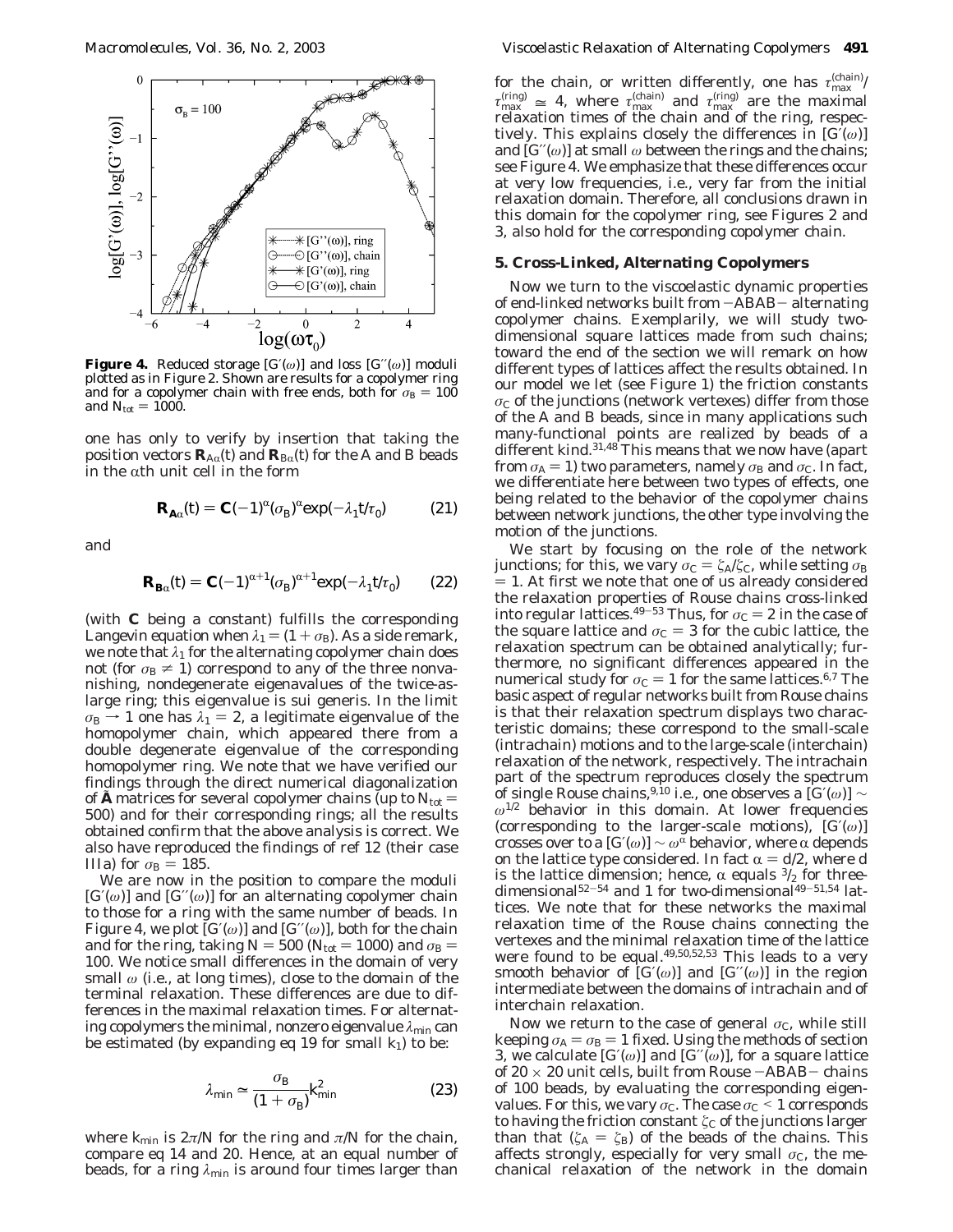

**Figure 5.** Reduced storage modulus [*G*′(*ω*)] plotted as in Figure 2. Shown are results for alternating copolymers (of 100 beads each) cross-linked into a 20  $\times$  20 square lattice. Here  $\sigma_{\rm A} = \sigma_{\rm B} = 1$ , and  $\sigma_{\rm C}$  ranges from 0.0001 to 10000; see text for details.



**Figure 6.** Reduced loss modulus [*G*′′(*ω*)] plotted as in Figure 2, for the same system as in Figure 5. Here  $\sigma_c$  ranges from 0.0001 to 10000.

intermediate between the intrachain and the purely lattice relaxation. In Figure 5, we even observe for  $\sigma_C$  $= 0.001$  and for  $\sigma_C = 0.0001$  the appearance of plateau in  $[G(\omega)]$ . Physically, this is due to the separation of the scales of motion of the network chains and of the junctions, which, for  $\sigma$ <sub>C</sub>  $\ll$  1, leads to a large gap in the relaxation spectrum. We note that such a scale-separation is very important when modeling the relaxation of polymer networks analytically.55

For *σ*<sub>C</sub> > 1 the friction constant of the junctions,  $ζ<sub>C</sub>$ , is less than  $\zeta_{\rm A} = \zeta_{\rm B}$  . Nonetheless, the junctions preserve the interchain connectivity. According to Figure 5, taking  $\sigma_c \gg 1$  instead of  $\sigma_c = 1$  does not affect the network's dynamics in the intermediate frequency domain. Evident changes are in the low-frequency domain, where the terminal relaxation is shifted to higher frequencies. Furthermore, there appears an additional plateau at high-frequencies, not resolved in Figure 5, and probably also of difficult experimental access. Similar effects can be observed in the loss modulus  $[G''(\omega)]$ ; see Figure 6. As mentioned, for  $\zeta_C$ highly different from  $\zeta_A = \zeta_B$  one has a gap in the eigenvalues' spectrum. This is reflected for  $\sigma_C = 0.0001$ 



**Figure 7.** Reduced storage modulus [*G*′(*ω*)] plotted as in Figure 2. The same setup is used as in Figure 5, only that now  $\sigma_A = \sigma_C = 1$  and  $\sigma_B$  ranges from 0.001 to 1000.

by the appearance in  $[G''(\omega)]$  of an additional peak on the *small-* $\omega$  side, when compared to  $[G''(\omega)]$  for  $\sigma_C = 1$ . In symmetrical fashion, an additional peak appears for  $\sigma_C = 10\,000$  in  $[G''(\omega)]$  on the *large-* $\omega$  side.

As a second step in the analysis we set  $\zeta_c = \zeta_A$ , i.e.,  $\sigma_{\rm C}$  = 1, and study the role of the B beads on the network dynamics. We hence vary *σ*<sub>B</sub>. In Figure 7 we plot our numerical results for the reduced storage modulus  $[G(\omega)]$  of a square lattice with 20  $\times$  20 junctions, built from alternating copolymer chains of 100 beads each. As was to be expected, in the high-frequency domain we observe the appearance of plateaus, both for  $\sigma_{\rm B} \ll 1$ and for  $\sigma_{\text{B}} \gg 1$ , whose widths depend on the mismatch between  $\zeta$ <sup>A</sup> and  $\zeta$ <sub>B</sub>; these results may be compared to the findings in Figure 2. A major difference appears now only in the very low- frequency region, before the  $\omega^{1/2}$ chainlike behavior; we have there a  $[G(\omega)] \sim \omega$  dependence, typical for a 2D lattice. Moreover, we note that for a 3D regular structure<sup>52,53</sup> the power-law would be *ω*3/2. This allows us to consider how far our results are influenced by the choice of the lattice. It turns out that the influence of different lattices is mainly felt in the low-frequency domain of  $[G(\omega)]$  and  $[G'(\omega)]$ , where both quantities scale as  $\omega^{d/2}$ , *d* being the dimensionality of the lattice. The special aspect considered by us here, namely the fact of having alternating copolymers, becomes evident at much higher frequencies (i.e., at shorter times) and is hence not influenced by the type of lattice chosen for modeling the network.

As the final step of the analysis, we take now both  $\sigma_{\text{B}}$ and also *σ*<sub>C</sub> different from unity. In Figure 8, we plot the storage modulus,  $[G(\omega)]$ , and in Figure 9, the loss modulus, [*G*′′(*ω*)], of a square network built from alternating copolymer chains. Here we take  $ζ$ <sub>A</sub>,  $ζ$ <sub>B</sub>, and *ξ*<sub>C</sub> to be very different, such that  $\sigma_B = 100$  and  $\sigma_C =$ 0.0001. This leads for  $[G(\omega)]$  to two plateaus, as may be seen from Figure 8. To be able to unravel their nature we plot in Figure 8 (and also in Figure 9), for comparison, the situation for a single alternating copolymer chain. This allows us to relate the plateau at higher *ω* values to the gap in the relaxation spectrum of the alternating copolymer. The second plateau, at low frequencies, is hence due to the gap in eigenvalues in the region intermediate between the relaxation inside the chains and the relaxation involving the whole lattice. Thus, we observe here *three* characteristic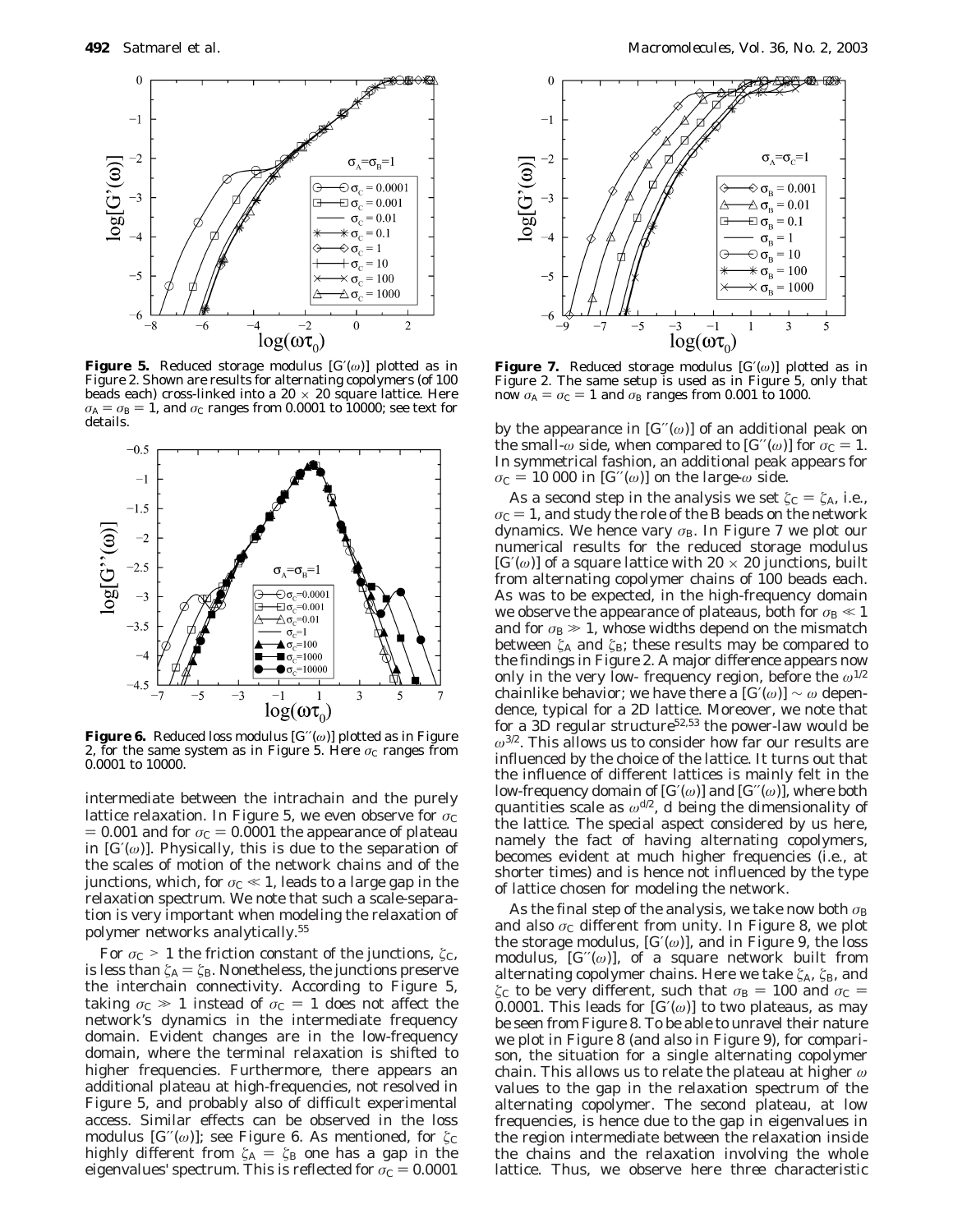

**Figure 8.** Reduced storage modulus [*G*′(*ω*)] plotted as in Figure 2. The situation is as in Figure 5, only that now  $\sigma_A$  = 1,  $\sigma_{\rm B}$  = 100, and  $\sigma_{\rm C}$  = 0.0001. Through the dashed line, we indicate  $[G(\omega)]$  for a single alternating copolymer chain consisting of 100 beads.



**Figure 9.** Reduced loss modulus [*G*′′(*ω*)] plotted as in Figure 2 for the same systems as in Figure 8.

regions of relaxation, separated by plateaus. Indeed, the corresponding  $[G''(\omega)]$  displays under the same conditions *three* peaks; see Figure 9.

#### **6. Conclusions**

In this paper, we presented a theoretical study of cross-linked copolymers and modeled them in the framework of generalized Gaussian structures (GGS), with the added feature that beads of different kinds have also different friction constants. The model consisted of copolymer chains cross-linked into topologically regular lattices. We developed a general method for determining the spectrum of relaxation times for such networks, a direct extension of the approach previously developed by us for homopolymer networks. $6-8$ 

As an example, we applied this general approach to polymer networks built from evenly alternating copolymer chains containing two kinds of beads. At first, we focused on un-cross-linked polymer rings and determined their relaxation spectrum analytically. We found that when the difference between the friction constants of the beads of two kinds ( $\sigma_B = \zeta_A/\zeta_B$ ) is sufficiently large, in the large *ω*-region the reduced storage (shear) modulus  $[G(\omega)]$  of the copolymer deviates strongly from

the behavior typical for homopolymers: We found that  $[G(\omega)]$  shows a plateau-type behavior in this domain, due to a large gap in the mobilities of the A and of the B components. Even more pronounced effects are revealed by  $[G''(\omega)]$  where this large difference in mobilities leads to the appearance of an additional peak.

Cross-linking such copolymer chains into regular lattices leads to additional features in the storage and loss moduli at low-frequencies, where modes due to the lattice lead to a  $ω^{d/2}$  scaling behavior. Remarkably, the most interesting situation occurs when all three kinds of beads (the A's, the B's, and the junctions) have vastly different mobilities. The storage modulus [*G*′(*ω*)] of such networks has a very structured behavior: One observes *three* relaxation regions separated by two plateaus. The first plateau is in the high-frequency domain and corresponds to the (above-mentioned) gap in the relaxation spectrum of alternating copolymer chains, while the second plateau is in the intermediate frequency domain and separates the intrachain relaxation from the lattice relaxation. Moreover, in this case the loss modulus  $[G''(\omega)]$  shows three peaks. We infer that such differences in the mobilities of chemically different species in cross-linked alternating copolymers could be readily detected through appropriate mechanical relaxation experiments.

Considering extensions to more realistic systems one may include hydrodynamic interactions and also take excluded-volume effects into account. Staying in the framework of GGS, one may also consider fluctuations in the chemical regularity (i.e., use of different beads to account for different segment lengths, enlargement of the repeat patterns of the unit cells, etc.) We defer such extensions to subsequent works.

**Acknowledgment.** This work was supported by the Fonds der Chemischen Industrie, by BMBF, and by the DFG. A.A.G. acknowledges the support of the Alexander von Humboldt Foundation, of the INTAS (Grants 00- 712 and 99-1114), of the Russian Foundation of Basic Research (Grant 02-03-33132), of the Russian Federal Program "Integration" (Grant 32638), and of the ESF Scientific Program SUPERNET.

## **References and Notes**

- (1) Sommer, J.-U.; Blumen, A. *J. Phys. A* **1995**, *28*, 6669.
- (2) Schiessel, H. *Phys. Rev. E* **1998**, *57*, R5775.
- (3) Friedrich, Ch.; Schiessel, H.; Blumen, A. In *Advances in the Flow and Rheology of Non-Newtonian Fluids*; Siginer, D. A., DeKee, D., Chhabra, R. P., Eds.; Elsevier: Amsterdam, 1999; p 429.
- (4) Schiessel, H.; Friedrich, Ch.; Blumen, A. In *Applications of Fractional Calculus in Physics*; Hilfer, R., Ed.; World Scientific: Singapore, 2000; p 331.
- (5) Blumen, A.; Gurtovenko, A. A.; Jespersen, S. *J. Non-Cryst. Solids* **2002**, *305*, 71.
- (6) Gurtovenko, A. A.; A. Blumen, A. *J. Chem. Phys.* **2001**, *115*, 4924.
- (7) Gurtovenko, A. A.; Blumen, A. *Macromolecules* **2002**, *35*, 3288.
- (8) Gurtovenko, A. A.; Gotlib, Yu. Ya.; Blumen, A. *Macromolecules* **2002**, *35*, 7481.
- (9) Rouse, P. E. *J. Chem. Phys.* **1953**, *21*, 1272.
- (10) Doi, M.; Edwards, S. F. *The Theory of Polymer Dynamics*; Clarendon: Oxford, England, 1986.
- (11) Grosberg, A. Yu.; Khokhlov, A. R. *Statistical Physics of Macromolecules*; AIP Press: New York, 1994.
- (12) Hansen, D. R.; Shen, M. *Macromolecules* **1975**, *8*, 343.
- (13) Hall, W. F.; De Wames, R. E. *Macromolecules* **1975**, *8*, 349.
- (14) Stockmayer, W. H.; Kennedy, J. W. *Macromolecules* **1975**, *8*, 351.
- (15) Wang, F. W.; DiMarzio, E. A. *Macromolecules* **1975**, *8*, 356.